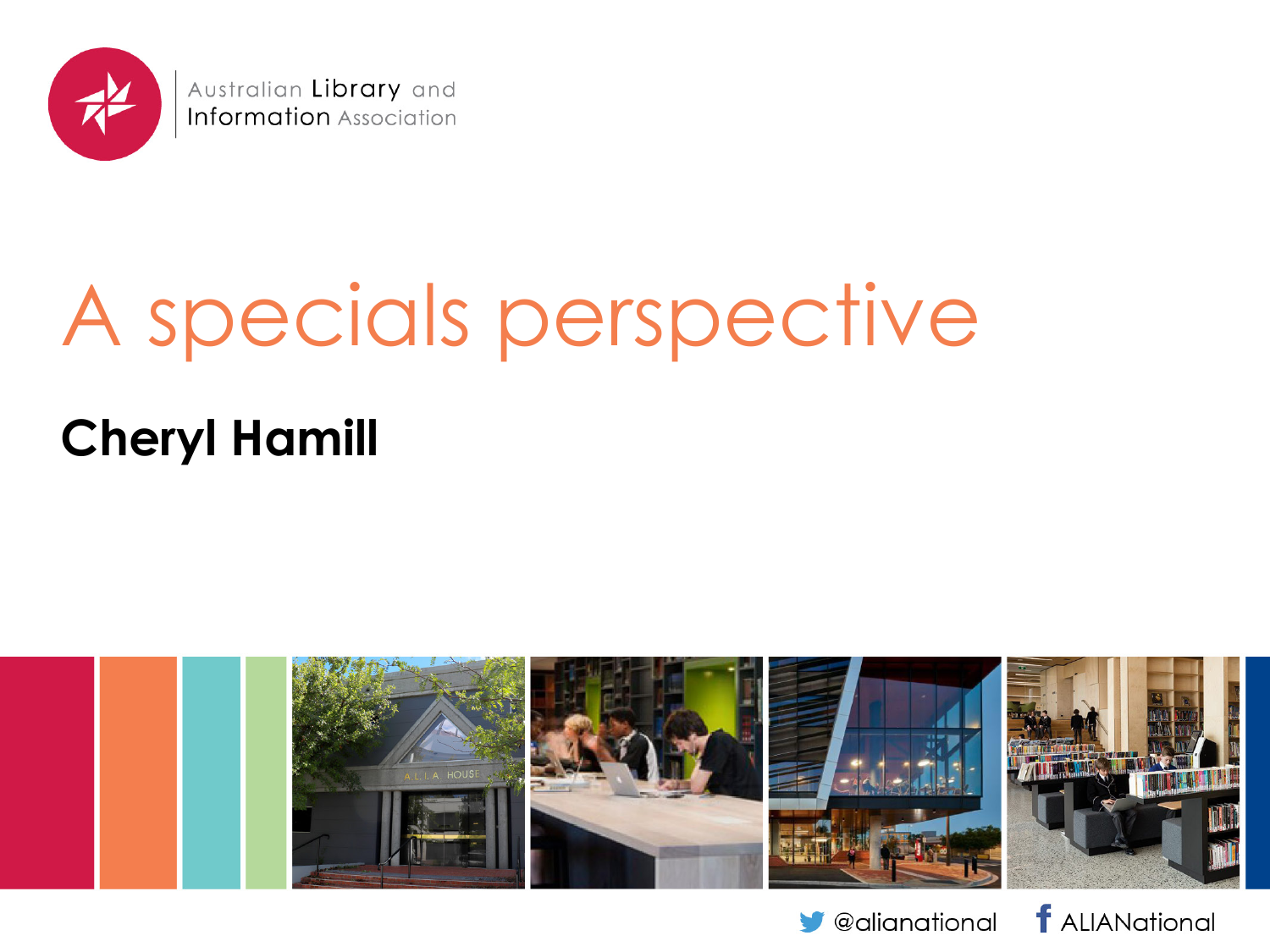## We navigate through tribal networks

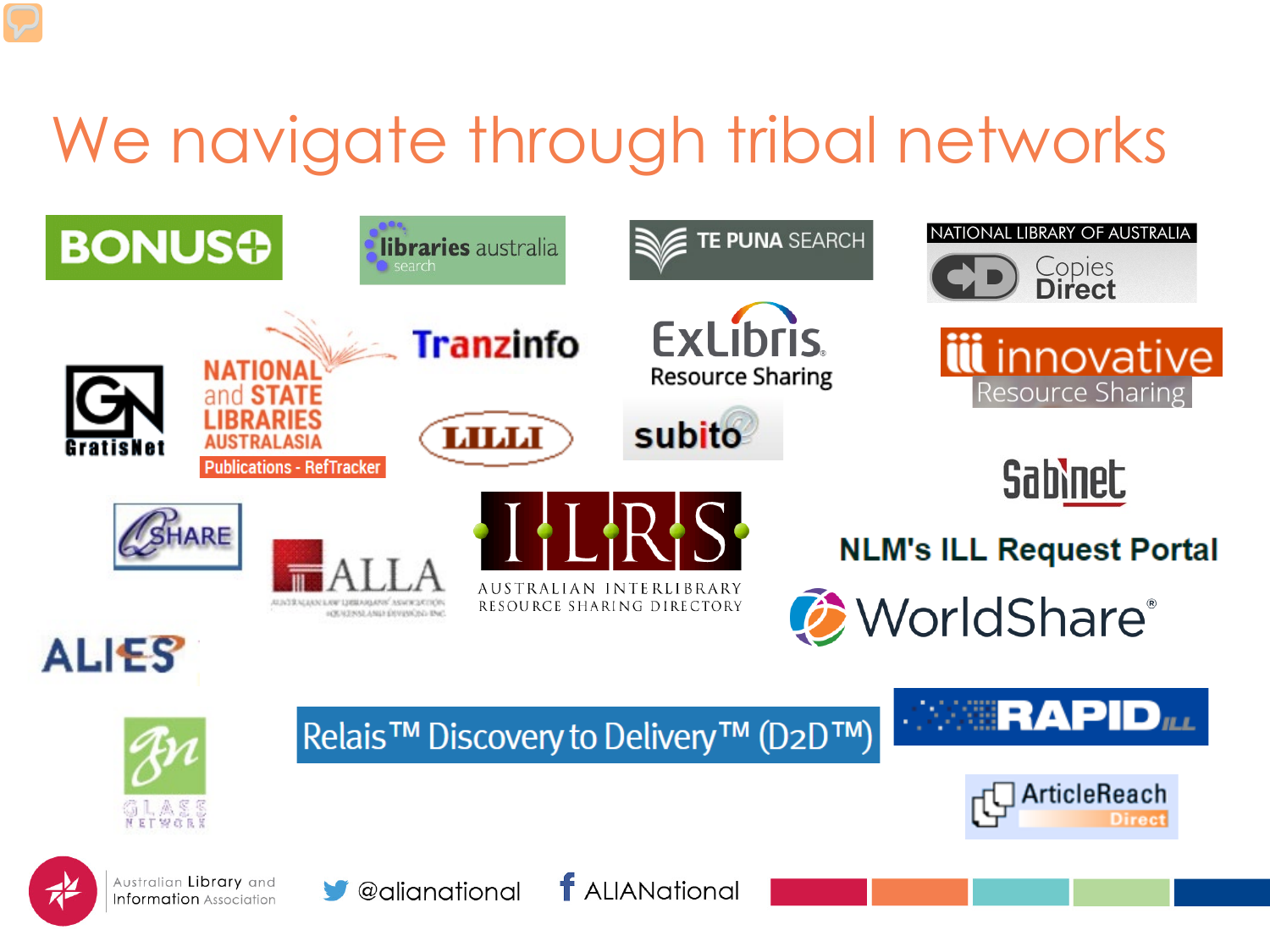## A case study – Jan 2017 – Apr 2018



Library clients requested 2,521 items in total (most were articles).

795 were supplied from GratisNet, 1,726 from other sources – 322 were freely available and 596 were supplied from own collection. The rest were obtained from LADD, NLM, Subito, PPV.

5,203 copies were supplied to GratisNet libraries

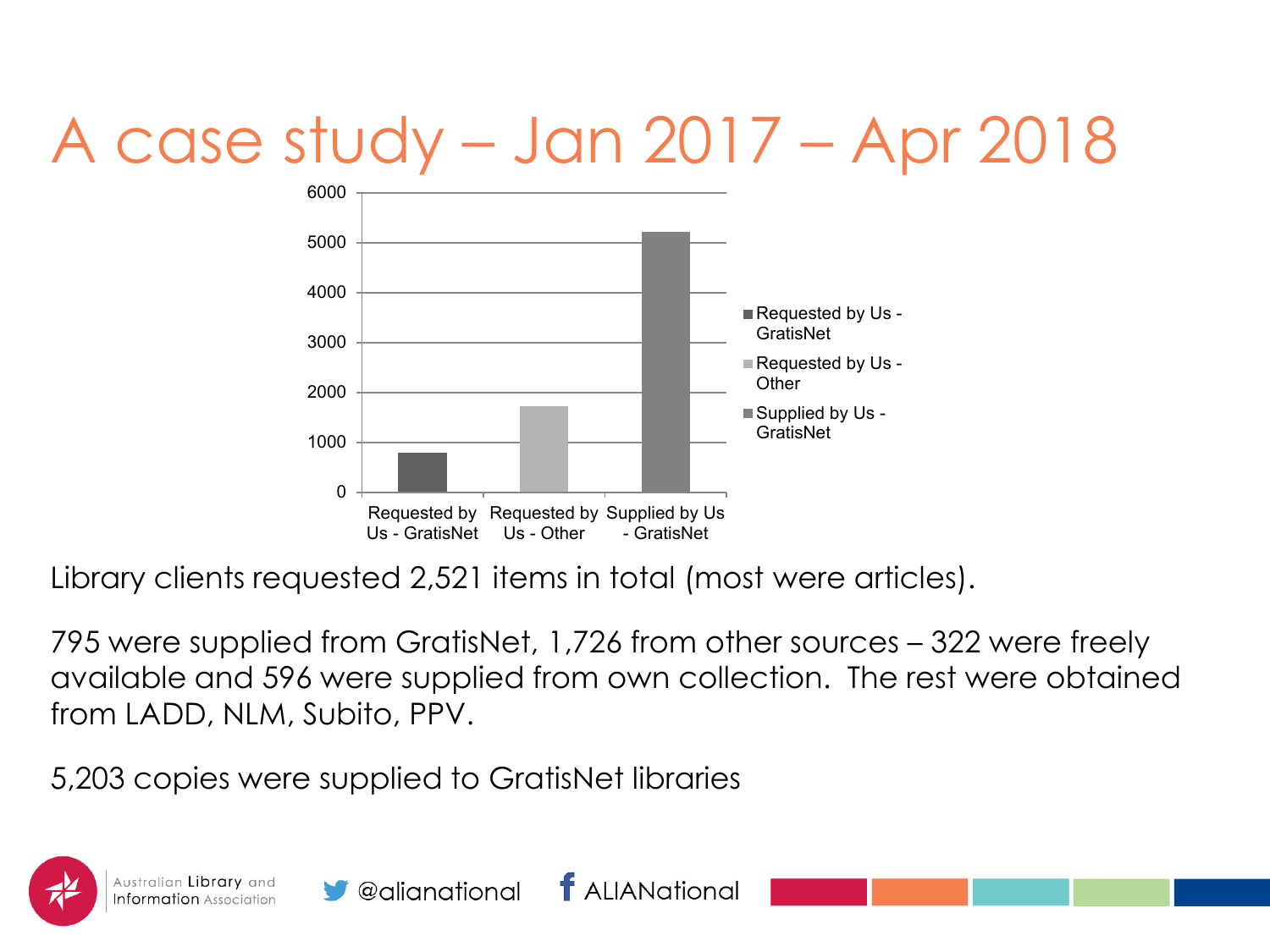#### A case study – Jan 2017 – Apr 2018

LADD – requests for our clients LADD – supplied by our Library





n= 382 & 326 (not filled = 56) n= 693 & 563 (not filled = 130)

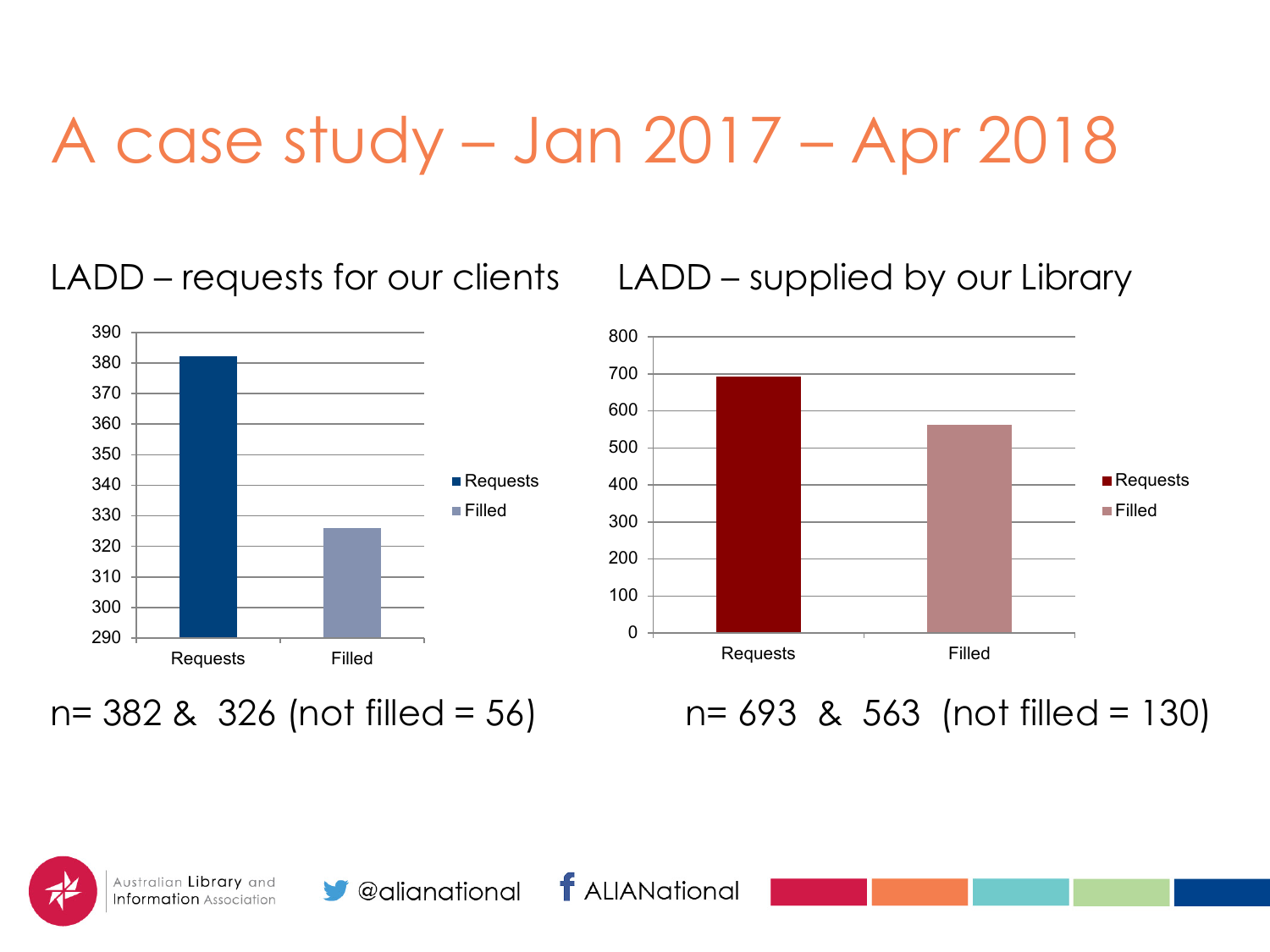## Sustainability of specials?

- Collections are shrinking, legacy print collections in particular
- Requesting practices are poor (ILLs staff report)
- Holdings records are patchy in quality
- It's too hard for many special libraries (1 or 2 person libraries) to navigate outside of their networks – to upload holdings, submit and receive requests from multiple systems
- Libraries that are net suppliers will be making cost/benefit calculations of staying in networks
- Do we have a system that requires different policy approaches – for legacy print and e-collections?

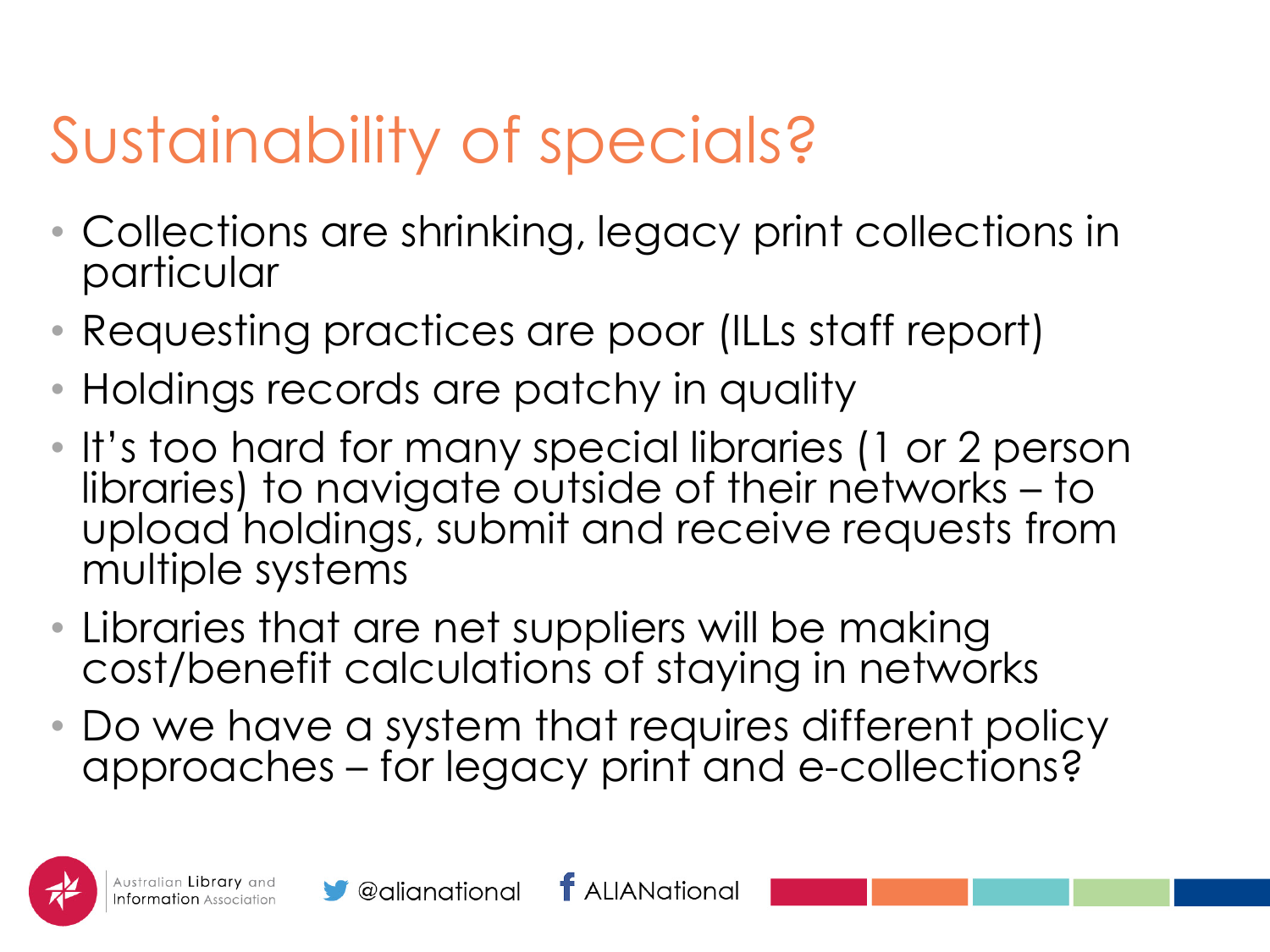### Sustainability of specials?

- Should there be differential charges for supply from print vs e-resources?
- Is it even possible to have a national sharing agenda or will it need to be organised by sector? What happens to special libraries that lack a national advocacy forum – no Australian NLM?
- In the move to an open access world, should our focus be on resource sharing or national licencing for e-<br>resources?
- Is a common network system feasible (either one system or an interoperable system that links networks)?
- Would we really build systems such as this if we were starting over?

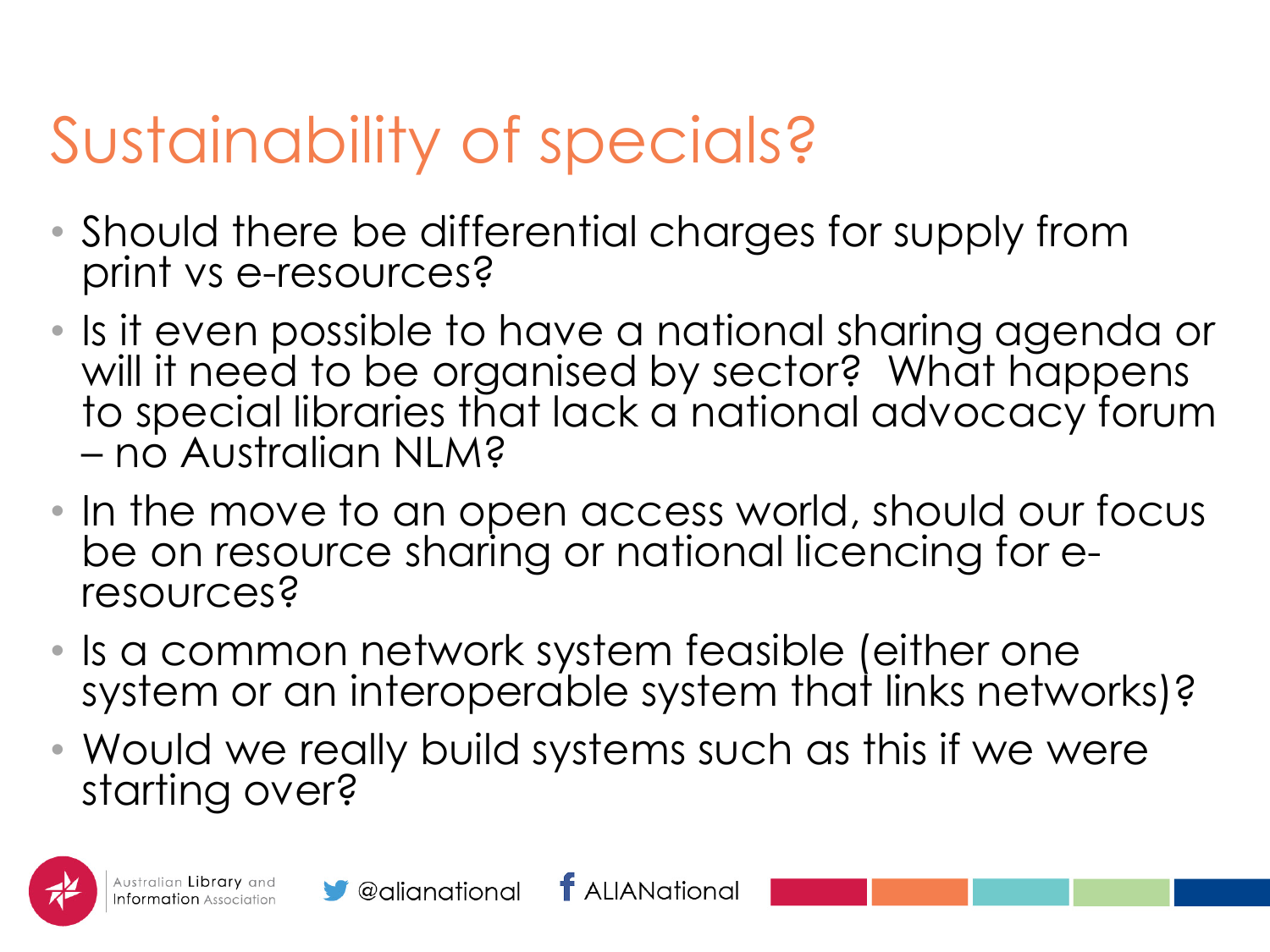#### Lessons from Douglas Adams

**Dirk Gently's Holistic Detective Agency**

"I'm very glad you asked me that, Mrs Rawlinson. The term `holistic' refers to my conviction that **what we are concerned with here is the fundamental interconnectedness of all things.** I do not concern myself with such petty things as fingerprint powder, telltale pieces of pocket fluff and inane footprints. I see the solution to each problem as being detectable in the pattern and web of the whole. **The connections between causes and effects are often much more subtle and complex than we with our rough and ready understanding of the physical world might naturally suppose**, Mrs Rawlinson.

"Let me give you an example. If you go to an acupuncturist with toothache he sticks a needle instead into your thigh. Do you know why he does that, Mrs Rawlinson?

No, neither do I, Mrs Rawlinson, but **we intend to find out**. A pleasure talking to you, Mrs Rawlinson. Goodbye."